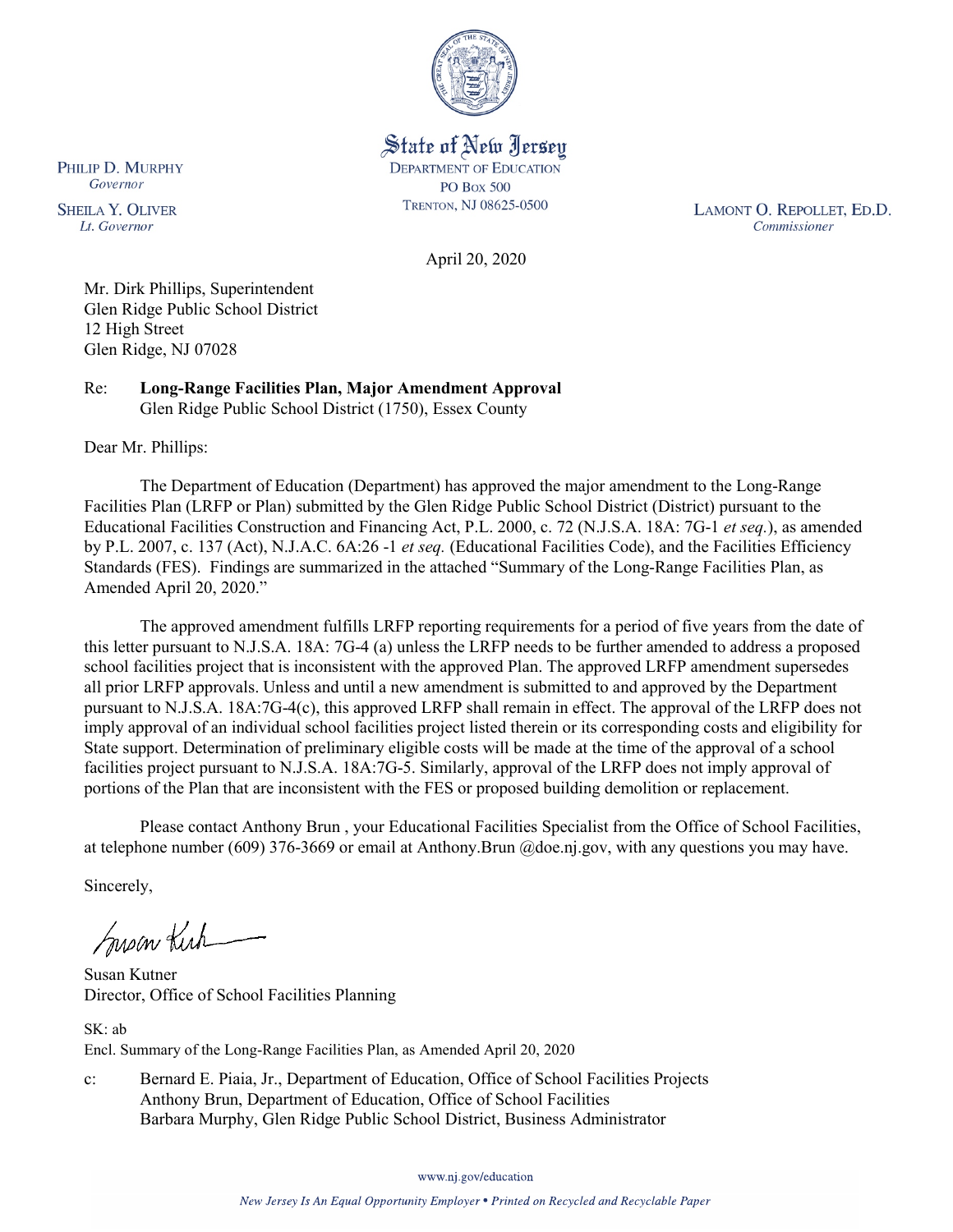# **Glen Ridge Public School District (1750) Summary of the Long-Range Facilities Plan, as Amended April 20, 2020**

The Department of Education (Department) has completed its review of the major amendment to the Long-Range Facilities Plan (LRFP or Plan) submitted by the Glen Ridge Public School District (District) pursuant to the Educational Facilities Construction and Financing Act, P.L. 2000, c. 72 (N.J.S.A. 18A: 7G-1 *et seq.*), as amended by P.L. 2007, c. 137 (Act), N.J.A.C. 6A:26-1 et seq. (Educational Facilities Code), and the Facilities Efficiency Standards (FES).

The following provides a summary of the District's approved amended LRFP. The summary is based on the standards set forth in the Act, the Educational Facilities Code, the FES, District-reported information in the Department's LRFP reporting system, and supporting documentation. The referenced reports in *italic* text are standard reports available on the Department's LRFP website.

#### **1. Inventory Overview**

The District is classified as a Regular Operating District (ROD) for funding purposes. It provides services for students in grades PK-12.

The District identified existing and proposed schools, sites, buildings, rooms, and site amenities in its LRFP. Table 1 lists the number of existing and proposed district schools, sites, and buildings. Detailed information can be found in the *School Asset Inventory Report* and the *Site Asset Inventory Report.*

**As directed by the Department, school facilities projects that have received initial approval by the Department and have been approved by the voters, if applicable, are represented as "existing" in the LRFP.** Approved projects that include new construction and/or the reconfiguration/reassignment of existing program space are as follows: n/a.

## **Table 1: Number of Schools, School Buildings, and Sites**

|                                              | Existing | <b>Proposed</b> |
|----------------------------------------------|----------|-----------------|
| Number of Schools (assigned DOE school code) |          |                 |
| Number of School Buildings <sup>1</sup>      |          |                 |
| Number of Non-School Buildings <sup>2</sup>  |          |                 |
| Number of Vacant Buildings                   |          |                 |
| Number of Sites                              |          |                 |

*1 Includes district-owned buildings and long-term leases serving students in district-operated programs 2 Includes occupied district-owned buildings not associated with a school, such as administrative or utility buildings*

Based on the existing facilities inventory submitted by the District:

- Schools using leased buildings (short or long-term):  $n/a$
- Schools using temporary classroom units (TCUs), excluding TCUs supporting construction: n/a
- Vacant/unassigned school buildings:  $n/a$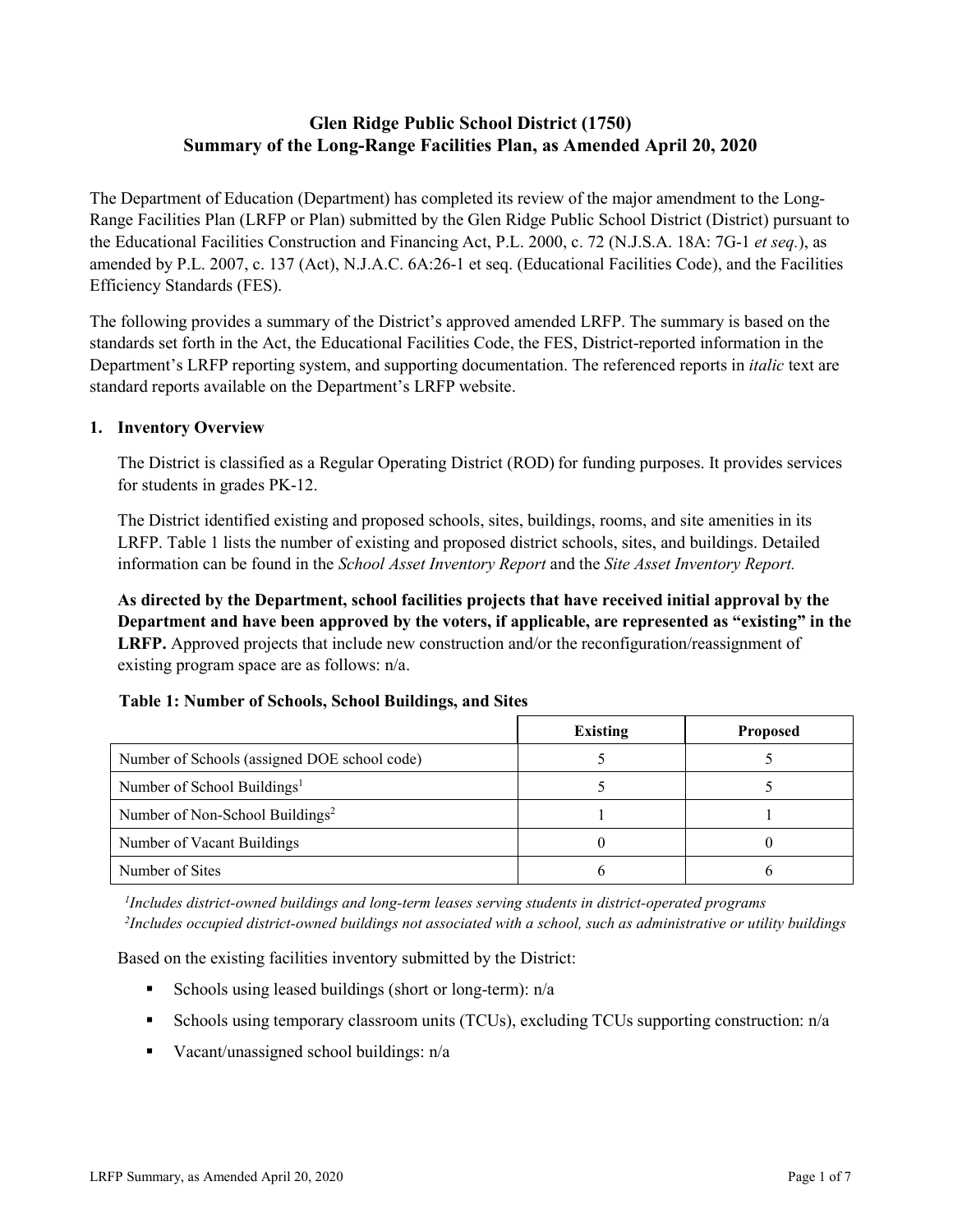**FINDINGS** The Department has determined that the proposed inventory is adequate for approval of the District's LRFP amendment. However, the LRFP determination does not imply approval of an individual school facilities project listed within the LRFP; the District must submit individual project applications for project approval.

## **2. District Enrollments**

The District determined the number of students, or "proposed enrollments," to be accommodated for LRFP planning purposes on a district-wide basis and in each school.

The Department minimally requires the submission of a standard cohort-survival projection using historic enrollment data from the Application for School State Aid (ASSA) or NJ Smart. The cohort-survival method projection method forecasts future students based upon the survival of the existing student population as it moves from grade to grade. A survival ratio of less than 1.00 indicates a loss of students, while a survival ratio of more than 1.00 indicates the class size is increasing. For example, if a survival ratio tracking first to second grade is computed to be 1.05, the grade size is increasing by 5% from one year to the next. The cohort-survival projection methodology works well for communities with stable demographic conditions. Atypical events impacting housing or enrollments, such as an economic downturn that halts new housing construction or the opening of a charter or private school, typically makes a cohort-survival projection less reliable.

#### **Proposed enrollments are based on a standard cohort-survival enrollment projection.**

Adequate supporting documentation was submitted to the Department to justify the proposed enrollments. Table 2 provides a comparison of existing and projected enrollments. All totals include special education students.

| <b>Grades</b>                | <b>Existing Enrollments</b><br>2019-20 School Year | <b>District Proposed Enrollments</b><br>2024-25 |
|------------------------------|----------------------------------------------------|-------------------------------------------------|
| PK (excl. private providers) | 42                                                 | 55                                              |
| Grades K-5                   | 828                                                | 870                                             |
| Grades 6-8                   | 445                                                | 409                                             |
| Grades 9-12                  | 547                                                | 519                                             |
| <b>Totals</b>                | 1,862                                              | 1,853                                           |

#### **Table 2: Enrollments**

**FINDINGS** The Department has determined the District's proposed enrollments to be acceptable for approval of the District's LRFP amendment. The Department will require a current enrollment projection at the time an application for a school facilities project is submitted incorporating the District's most recent enrollments in order to verify that the LRFP's planned capacity is appropriate for the updated enrollments.

## **3. District Practices Capacity**

Based on information provided in the room inventories, *District Practices Capacity* was calculated for each school building to determine whether adequate capacity is proposed for the projected enrollments based on district scheduling and class size practices. The capacity totals assume instructional buildings can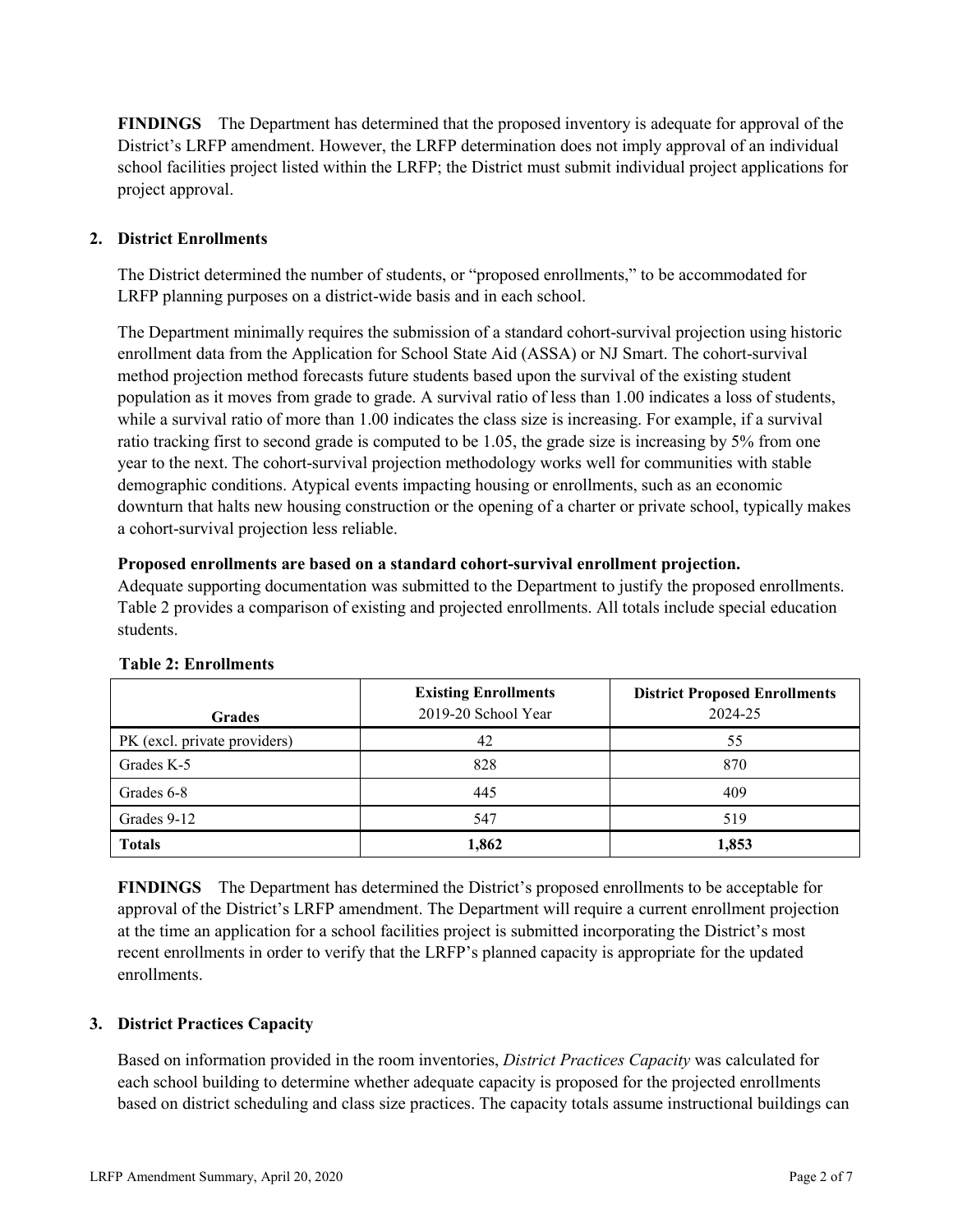be fully utilized regardless of school sending areas, transportation, and other operational issues. The calculations only consider district-owned buildings and long-term leases; short term leases and temporary buildings are excluded. A capacity utilization factor of 90% for classrooms serving grades K-8 and 85% for classrooms serving grades 9-12 is applied in accordance with the FES. No capacity utilization factor is applied to preschool classrooms.

In certain cases, districts may achieve adequate District Practices Capacity to accommodate enrollments but provide inadequate square feet per student in accordance with the FES, resulting in educational adequacy issues and "Unhoused Students." Unhoused students are considered in the "Functional Capacity" calculations used to determine potential State support for school facilities projects and are analyzed in Section 4.

Table 3 provides a summary of proposed enrollments and existing and proposed District-wide capacities. Detailed information can be found in the LRFP website reports titled *FES and District Practices Capacity Report, Existing Rooms Inventory Report, and Proposed Rooms Inventory Report.*

| <b>Grades</b>     | <b>Proposed</b><br><b>Enrollments</b> | <b>Existing</b><br><b>District</b><br><b>Practices</b><br>Capacity | <b>Existing</b><br>Deviation* | <b>Proposed</b><br><b>District</b><br><b>Practices</b><br>Capacity | <b>Proposed</b><br>Deviation* |
|-------------------|---------------------------------------|--------------------------------------------------------------------|-------------------------------|--------------------------------------------------------------------|-------------------------------|
| Elementary (PK-5) | 925                                   | 959.42                                                             | 34.42                         | 959.42                                                             | 34.42                         |
| Middle $(6-8)$    | 409                                   | 412.23                                                             | 3.23                          | 412.23                                                             | 3.23                          |
| High $(9-12)$     | 519                                   | 515.65                                                             | $-3.35$                       | 515.65                                                             | $-3.35$                       |
| <b>Totals</b>     | 1,853                                 | 1,887.30                                                           | 34.30                         | 1,887.30                                                           | 34.30                         |

**Table 3: District Practices Capacity Analysis**

*\* Positive numbers signify surplus capacity; negative numbers signify inadequate capacity. Negative values for District Practices capacity are acceptable for approval if proposed enrollments do not exceed 100% capacity utilization.*

Considerations:

- **Based on the proposed enrollments and existing room inventories, the District is projected to have** inadequate capacity for the following grade groups, assuming all school buildings can be fully utilized: n/a
- Adequate justification has been provided by the District if the proposed capacity for a school significantly deviates from the proposed enrollments. Generally, surplus capacity is acceptable for LRFP approval if additional capacity is not proposed through new construction.

**FINDINGS**The Department has determined that proposed District capacity, in accordance with the proposed enrollments, is adequate for approval of the District's LRFP amendment. The Department will require a current enrollment projection at the time an application for a school facilities project is submitted, incorporating the District's most recent Fall Enrollment Report, in order to verify that the LRFP's planned capacity meets the District's updated enrollments.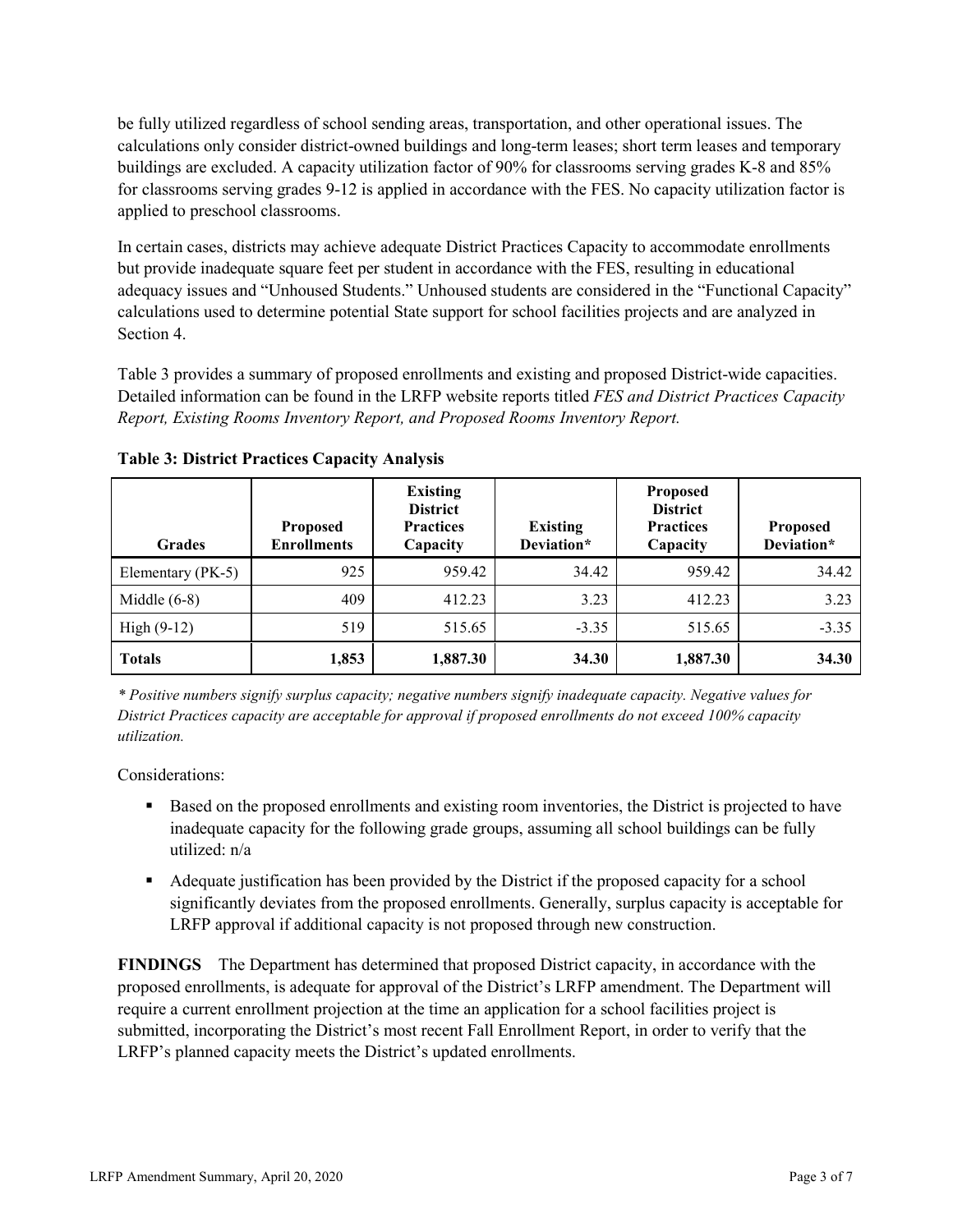### **4. New Construction Funding Eligibility**

*Functional Capacity* was calculated and compared to the proposed enrollments to provide a **preliminary estimate** of Unhoused Students and new construction funding eligibility. **Final determinations will be made at the time of project application approvals.**

*Functional Capacity* is the adjusted gross square footage of a school building *(total gross square feet minus excluded space)* divided by the minimum area allowance per full-time equivalent student for the grade level contained therein. *Unhoused Students* is the number of students projected to be enrolled in the District that exceeds the Functional Capacity of the District's schools pursuant to N.J.A.C. 6A:26-2.2(c). *Excluded Square Feet* includes (1) square footage exceeding the FES for any pre-kindergarten, kindergarten, general education, or self-contained special education classroom; (2) grossing factor square footage *(corridors, stairs, mechanical rooms, etc.)* that exceeds the FES allowance, and (3) square feet proposed to be demolished or discontinued from use. Excluded square feet may be revised during the review process for individual school facilities projects.

Table 4 provides a preliminary assessment of the Functional Capacity, Unhoused Students, and Estimated Maximum Approved Area for Unhoused Students for each FES grade group. The calculations exclude temporary facilities and short-term leased buildings. School buildings proposed for whole or partial demolition or reassignment to a non-school use are excluded from the calculations pending project application review. If a building is proposed to be reassigned to a different school, the square footage is applied to the proposed grades after reassignment. Buildings that are not assigned to a school are excluded from the calculations. In addition, only preschool students eligible for state funding (former ECPA students) are included. Detailed information concerning the calculations can be found in the *Functional Capacity and Unhoused Students Report* and the *Excluded Square Footage Report.*

|                                                | <b>PK/K-5</b> | $6 - 8$  | $9 - 12$ | <b>Total</b> |
|------------------------------------------------|---------------|----------|----------|--------------|
| PK Eligible Students/K-12 Proposed Enrollments | 925           | 409      | 519      |              |
| FES Area Allowance (SF/student)                | 125.00        | 134.00   | 151.00   |              |
| <b>Prior to Completion of Proposed Work:</b>   |               |          |          |              |
| <b>Existing Gross Square Feet</b>              | 139,409       | 58,625   | 72,142   | 270,176      |
| Adjusted Gross Square Feet                     | 133,922       | 56,903   | 70,210   | 261,034      |
| <b>Adjusted Functional Capacity</b>            | 1,063.35      | 411.30   | 486.15   |              |
| Unhoused Students                              | 0.00          | 0.00     | 32.85    |              |
| Est. Max. Area for Unhoused Students           | 0.00          | 0.00     | 4,961.00 |              |
| <b>After Completion of Proposed Work:</b>      |               |          |          |              |
| Gross Square Feet                              | 139,409       | 58,625   | 72,142   | 270,176      |
| New Gross Square Feet                          | $\theta$      | $\theta$ | $\theta$ | $\theta$     |
| Adjusted Gross Square Feet                     | 133,922       | 56,903   | 70,210   | 261,034      |
| Functional Capacity                            | 1,063.35      | 411.30   | 486.15   |              |
| Unhoused Students after Construction           | 0.00          | 0.00     | 31.85    |              |
| Est. Max. Area Remaining                       | 0.00          | 0.00     | 4,961.00 |              |

**Table 4: Estimated Maximum Approved Area for Unhoused Students**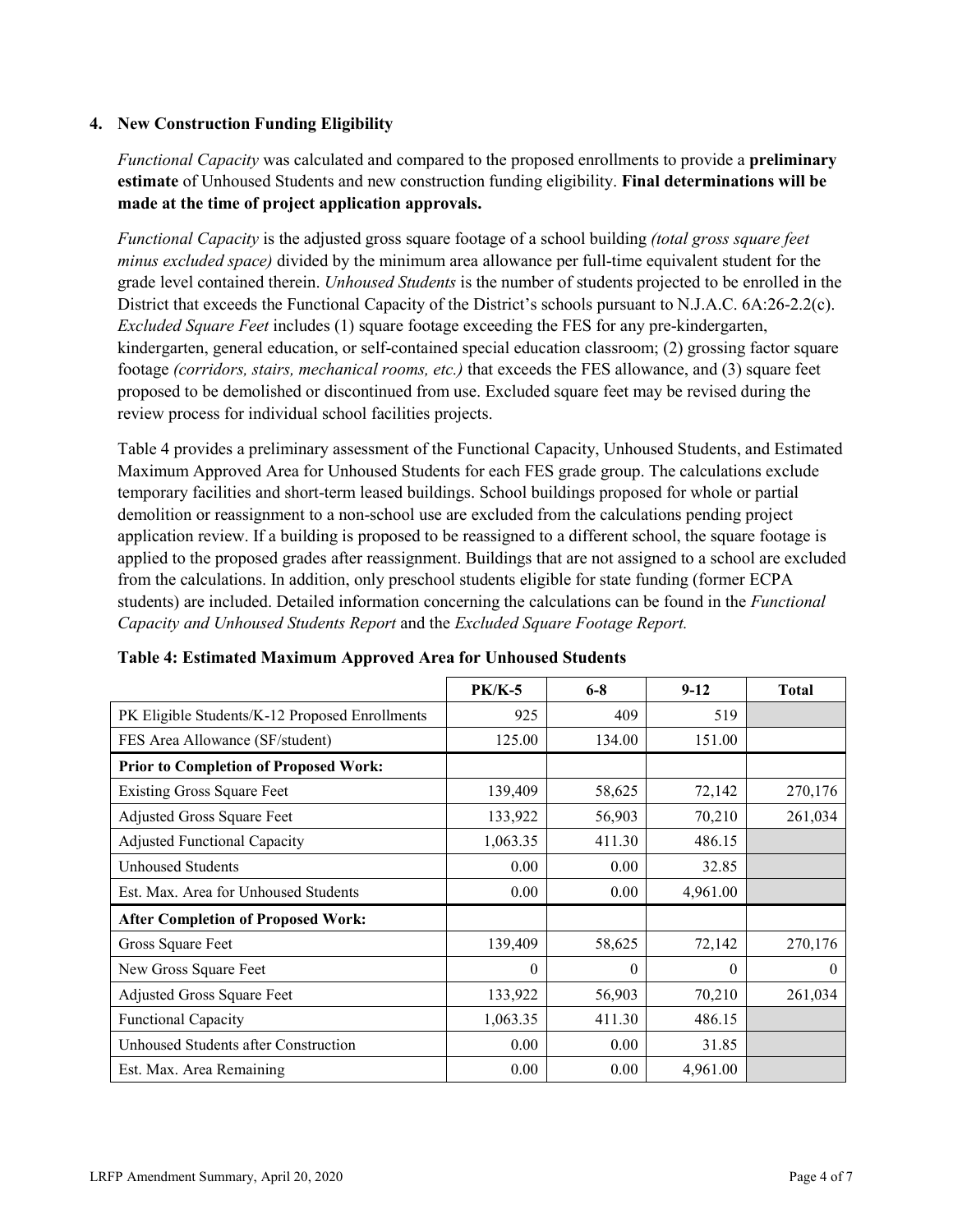Facilities used for non-instructional or non-educational purposes are ineligible for State support under the Act. However, projects for such facilities shall be reviewed by the Department to determine whether they are consistent with the District's LRFP and whether the facility, if it is to house students (full or part time) conforms to educational adequacy requirements. These projects shall conform to all applicable statutes and regulations.

Estimated costs represented in the LRFP by the District are for capital planning purposes only. The estimates are not intended to represent preliminary eligible costs or final eligible costs of approved school facilities projects.

Considerations:

- The District does not have approved projects pending completion, as noted in Section 1, that impact the Functional Capacity calculations.
- The Functional Capacity calculations *exclude* square feet proposed for demolition or discontinuation for the following FES grade groups and school buildings pending a feasibility study and project review: n/a.
- Based on the preliminary assessment, the District has Unhoused Students prior to the completion of proposed work for the following FES grade groups: 9-12.
- New construction is proposed for the following FES grade groups:  $n/a$ .
- **Proposed new construction exceeds the estimated maximum area allowance for Unhoused** Students prior to the completion of the proposed work for the following grade groups:  $n/a$ .
- The District, based on the preliminary LRFP assessment, will have Unhoused Students after completion of the proposed LRFP work. If the District is projected to have Unhoused Students, adequate justification has been provided to confirm educational adequacy in accordance with Section 6 of this determination.

**FINDINGS** Functional Capacity and Unhoused Students calculated in the LRFP are preliminary estimates. Preliminary Eligible Costs (PEC) and Final Eligible Costs (FEC) will be included in the review process for specific school facilities projects. A feasibility study undertaken by the District is required if building demolition or replacement is proposed per N.J.A.C. 6A:26-2.3(b)(10).

## **5. Proposed Work**

The District assessed program space, capacity, and physical plant deficiencies to determine corrective actions. Capital maintenance, or *"system actions,"* address physical plant deficiencies due to operational, building code, and /or life cycle issues. Inventory changes, or *"inventory actions,*" add, alter, or eliminate sites, site amenities, buildings, and/or rooms.

The Act (N.J.S.A. 18A:7G-7b) provides that all school facilities shall be deemed suitable for rehabilitation unless a pre-construction evaluation undertaken by the District demonstrates to the satisfaction of the Commissioner that the structure might pose a risk to the safety of the occupants even after rehabilitation or that rehabilitation is not cost-effective. Pursuant to N.J.A.C. 6A:26-2.3(b)(10), the Commissioner may identify school facilities for which new construction is proposed in lieu of rehabilitation for which it appears from the information presented that new construction is justified, provided, however, that for such school facilities so identified, the District must submit a feasibility study as part of the application for the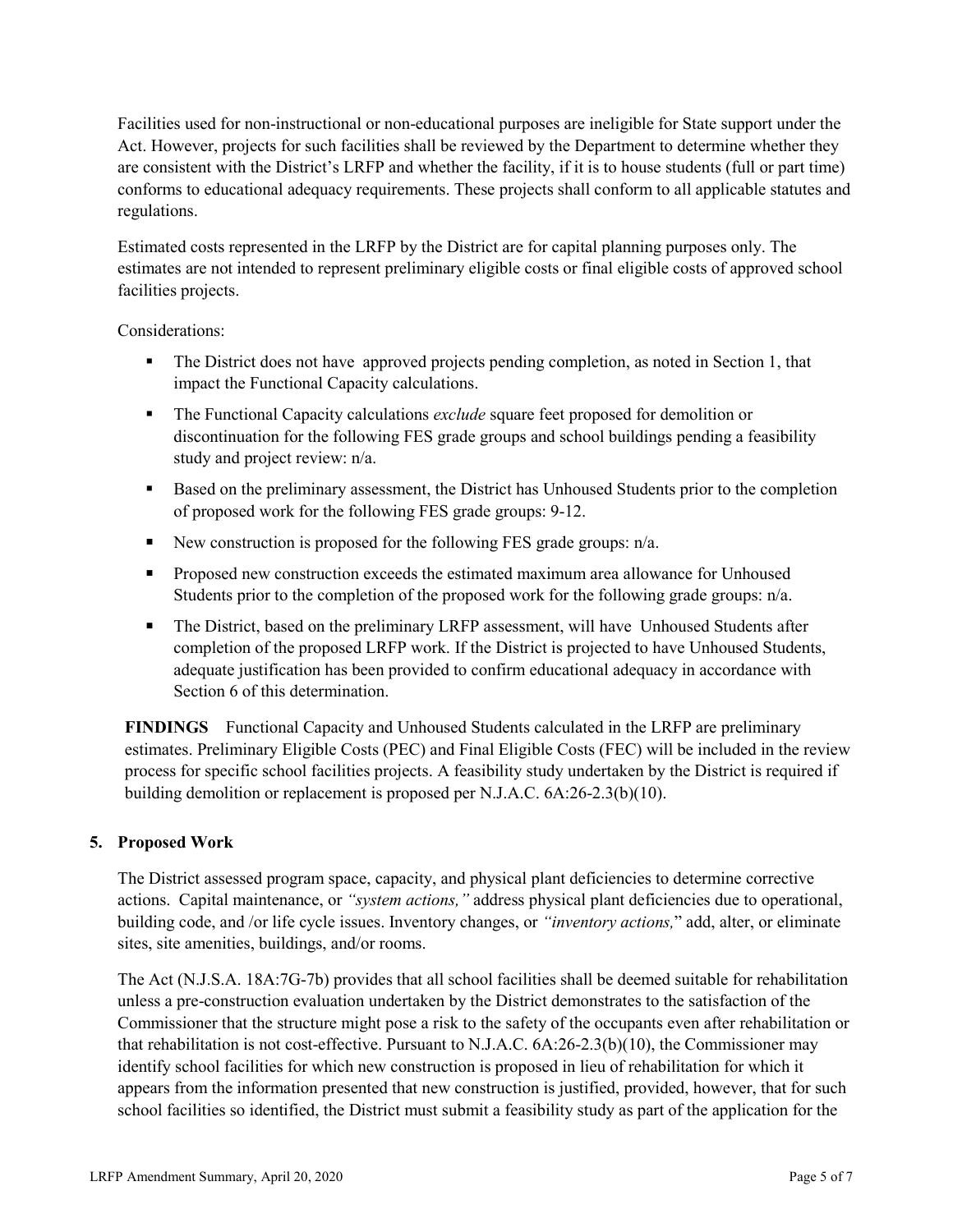specific school facilities project. The cost of each proposed building replacement is compared to the cost of additions or rehabilitation required to eliminate health and safety deficiencies and to achieve the District's programmatic model.

Table 5 lists the scope of work proposed for each school based on the building(s) serving their student population. Proposed inventory changes are described in the LRFP website reports titled *"School Asset Inventory Report and "Proposed Room Inventory Report."* Information concerning proposed systems work, or capital maintenance can be found in the "LRFP Systems Actions Summary Report".

With the completion of the proposed work, the following schools are proposed to be eliminated: n/a; the following schools are proposed to be added: n/a.

| <b>Proposed Scope of Work</b>                                                                  | <b>Applicable Schools</b>       |
|------------------------------------------------------------------------------------------------|---------------------------------|
| Renovation only (no new construction)                                                          |                                 |
| System actions only (no inventory actions)                                                     | Glen Ridge High School (050)    |
|                                                                                                | Forest Avenue School (070)      |
|                                                                                                | Linden Avenue School (080)      |
|                                                                                                | Glen Ridge Central School (300) |
| Existing inventory actions only (no systems actions)                                           | n/a                             |
| Systems and inventory changes                                                                  | n/a                             |
| <b>New construction</b>                                                                        |                                 |
| Building addition only (no systems or existing inventory actions)                              | n/a                             |
| Renovation and building addition (system, existing inventory,<br>and new construction actions) | n/a                             |
| New building on existing site                                                                  | n/a                             |
| New building on new or expanded site                                                           | n/a                             |
| Site and building disposal (in addition to above scopes)                                       |                                 |
| Partial building demolition                                                                    | n/a                             |
| Whole building demolition                                                                      | n/a                             |
| Site and building disposal or discontinuation of use                                           | n/a                             |

|  |  | <b>Table 5. School Building Scope of Work</b> |  |  |  |
|--|--|-----------------------------------------------|--|--|--|
|--|--|-----------------------------------------------|--|--|--|

**FINDINGS** The Department has determined that the proposed work is adequate for approval of the District's LRFP amendment. However, Department approval of proposed work in the LRFP does not imply the District may proceed with a school facilities project. The District must submit individual project applications with cost estimates for Department project approval. Both school facilities project approval and other capital project review require consistency with the District's approved LRFP.

#### **6. Proposed Room Inventories and the Facilities Efficiency Standards**

The District's proposed school buildings were evaluated to assess general educational adequacy in terms of compliance with the FES area allowance pursuant to N.J.A.C. 6A:26-2.2 and 2.3.

District schools proposed to provide less square feet per student than the FES after the completion of proposed work as indicated in Table 5 are as follows: Forest Avenue School